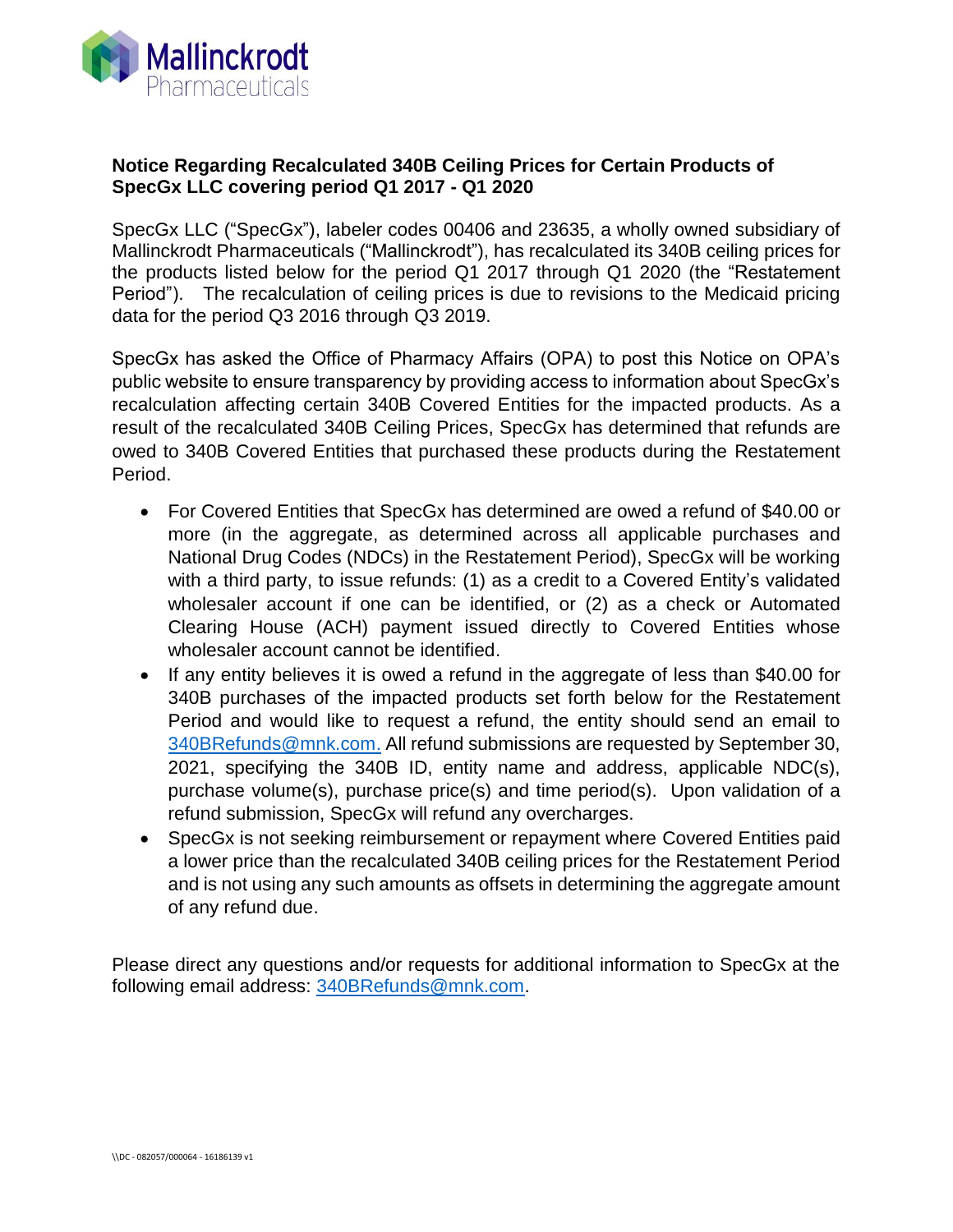

| <b>NDC</b> | <b>Product Description</b>                 | <b>NDC</b>  | <b>Product Description</b>                 |
|------------|--------------------------------------------|-------------|--------------------------------------------|
|            | 00406012301 HYDROCODONE APAP 5/325MG       | 00406575562 | METHADONE HCL 5MG TAB USP                  |
|            | 00406012305 HYDROCODONE APAP 5/325MG       |             | 00406577101 METHADONE HCL 10MG TAB USP     |
|            | 00406012310 HYDROCODONE APAP 5/325MG       |             | 00406577162 METHADONE HCL 10MG TAB USP     |
|            | 00406012312 HYDROCODONE APAP 5/325MG TABS  |             | 00406800312 MORPHINE 20MG/ML ORAL CONC     |
|            | 00406012362 HYDROCODONE APAP 5/325MG       |             | 00406800315  MORPHINE 20MG/ML ORAL CONC    |
|            | 00406012401 HYDROCODONE APAP 7.5/325MG     |             | 00406800324 MORPHINE 20MG/ML ORAL CONC     |
|            | 00406012405 HYDROCODONE APAP 7.5/325MG     |             | 00406800330 MORPHINE 20MG/ML ORAL CONC     |
|            | 00406012410 HYDROCODONE APAP 7.5/325MG     |             | 00406800503 BUPRENORPHINE/NALOXONE 2/0.5MG |
|            | 00406012412 HYDROCODONE APAP 7.5/325MG TAB |             | 00406802003  BUPRENORPHINE/NALOXONE 8/2MG  |
|            | 00406012462 HYDROCODONE APAP 7.5/325MG     |             | 00406831501 MORPHINE SULFATE ER 15MG TAB   |
|            | 00406012501 HYDROCODONE APAP 10/325MG      | 00406831562 | MORPHINE SULFATE ER 15MG TAB               |
|            | 00406012505 HYDROCODONE APAP 10/325MG      |             | 00406832001 MORPHINE SULFATE ER 200MG TAB  |
|            | 00406012510 HYDROCODONE APAP 10/325MG      | 00406833001 | MORPHINE SULFATE ER 30MG TAB               |
|            | 00406012512 HYDROCODONE APAP 10/325MG TABS | 00406833062 | MORPHINE SULFATE ER 30MG TAB               |
|            | 00406012562 HYDROCODONE APAP 10/325MG      |             | 00406838001 MORPHINE SULFATE ER 60MG TAB   |
|            | 00406012701 METHYLPHENIDATE ER 27MG TAB    | 00406838062 | MORPHINE SULFATE ER 60MG TAB               |
|            | 00406013601 METHYLPHENIDATE ER 36MG TAB    | 00406839001 | MORPHINE SULFATE ER 100MG TAB              |
|            | 00406015401 METHYLPHENIDATE ER 54MG TAB    | 00406839062 | MORPHINE SULFATE ER 100MG TAB              |
|            | 00406037601 HYDROCODONE APAP 5/300MG       |             | 00406851501 OXYCODONE HCL 15MG TAB USP     |
|            | 00406037605 HYDROCODONE APAP 5/300MG       | 00406851562 | OXYCODONE HCL 15MG TAB USP                 |
|            | 00406037701 HYDROCODONE APAP 7.5/300MG     | 00406853001 | OXYCODONE HCL 30MG TAB USP                 |
|            | 00406037705 HYDROCODONE APAP 7.5/300MG     | 00406853062 | OXYCODONE HCL 30MG TAB USP                 |
|            | 00406037801 HYDROCODONE APAP 10/300MG      | 00406855605 | OXYCODONE O/S 5MG/5ML                      |
|            | 00406037805 HYDROCODONE APAP 10/300MG      | 00406855730 | OXYCODONE O/S 20MG/ML                      |
|            | 00406048301 APAP/CODEINE 300/15MG TAB      | 00406872510 | METHADOSE® SF 10MG/ML OC                   |
|            | 00406048401 APAP/CODEINE 300/30MG TAB      | 00406880601 | <b>CLOMIPRAMINE HCL 25MG</b>               |
|            | 00406048403 APAP/CODEINE 300/30MG TAB      | 00406880701 | <b>CLOMIPRAMINE HCL 50MG</b>               |
|            | 00406048410 APAP/CODEINE 300/30MG TAB      | 00406880801 | <b>CLOMIPRAMINE HCL 75MG</b>               |
|            | 00406048462 APAP/CODEINE 300/30MG TAB      |             | 00406888401 MIXED AMPHET SALTS 7.5MG TAB   |
|            | 00406048501 APAP/CODEINE 300/60MG TAB      | 00406888501 | MIXED AMPHET SALTS 15MG TAB                |
|            | 00406048505 APAP/CODEINE 300/60MG TAB      | 00406889101 | MIXED AMPHET SALTS 5MG TAB                 |
|            | 00406051201 OXYCODONE/APAP 5/325MG TAB     | 00406889201 | MIXED AMPHET SALTS 10MG TAB                |
|            | 00406051205   OXYCODONE/APAP 5/325MG TAB   | 00406889301 | MIXED AMPHET SALTS 20MG TAB                |
|            | 00406051262 OXYCODONE/APAP 5/325MG TAB     | 00406889401 | MIXED AMPHET SALTS 30MG TAB                |
|            | 00406052201   OXYCODONE/APAP 7.5/325MG TAB | 00406895401 | MIXED AMPHET SALT ER 20MG CAPS             |
|            | 00406052205 OXYCODONE/APAP 7.5/325MG TAB   | 00406895801 | DEXTROAMPHETAMINE IR 5MG TAB               |
|            | 00406052262 OXYCODONE/APAP 7.5/325MG TAB   | 00406895901 | <b>DEXTROAMPHETAMINE IR 10MG TAB</b>       |